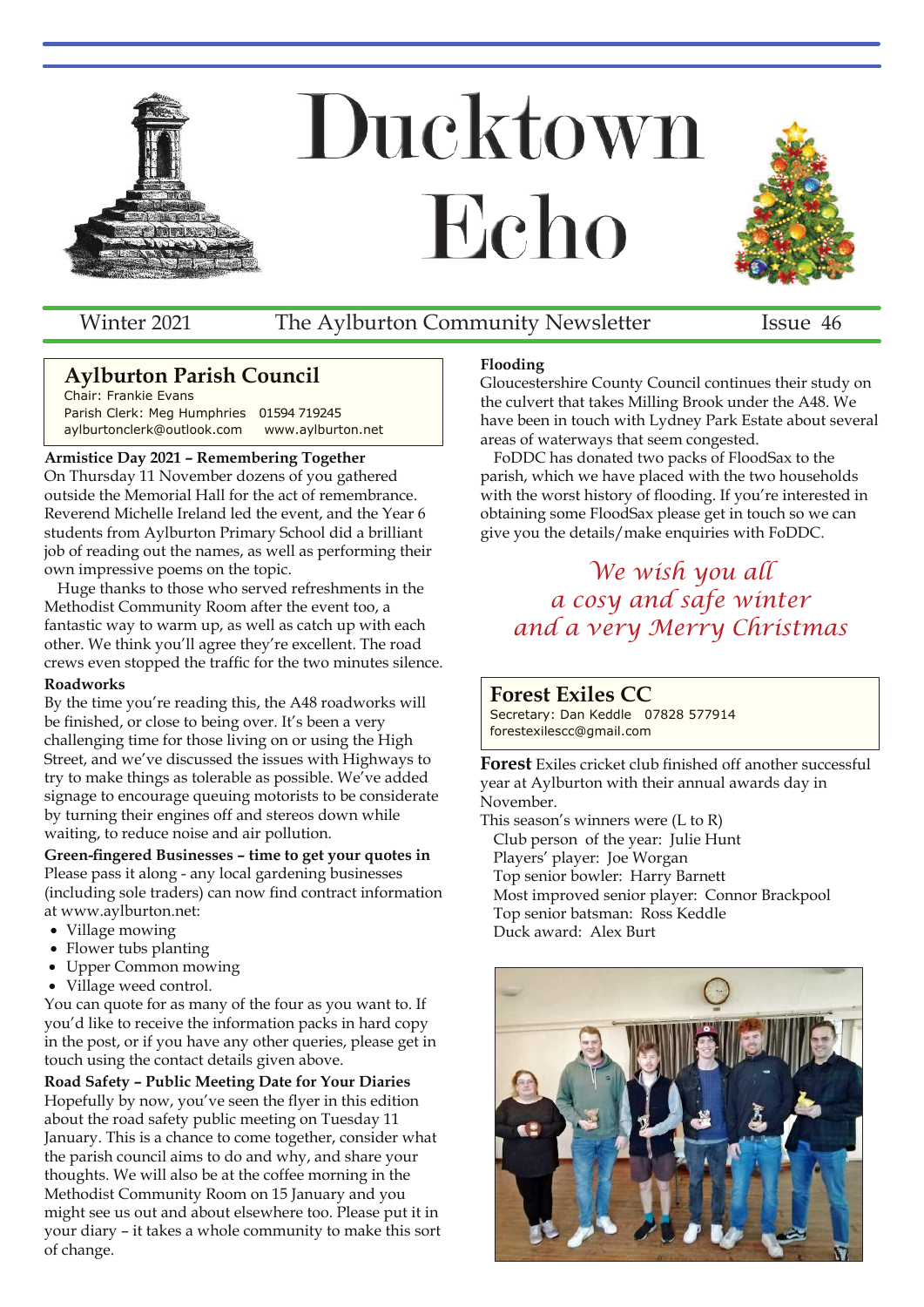## **Aylburton Memorial Hall**

Chair: Simon Rutherford chairmanaylburtonhall@gmail.com Bookiings: aylburtonvillagehallbookings@hotmail.com

### **Your Aylburton Memorial Hall needs YOU**

The Hall's centenary was during the Covid-19 lockdown, and we plan to celebrate this at the next year's Aylburton Carnival on Saturday 9 July 2022.

Our carnival sub-committee welcomes any helpers, and you don't have to become involved in the admin. Hall operation is largely funded by the carnival and your contributions are essential, so please come and join in.

Sadly *Carols around the Cross* is postponed until 2022.

People like Aylburton because it is a friendly place and our Hall contributes to community cohesion. We are run entirely by volunteers and welcome additional help, so please contact us to see what you can do.

Despite limited fund raising, we kept the playing field open and maintained to a high standard (special thanks to the Exiles CC ) throughout 2020/21. The Hall has been open for much of 2021, subject to restrictions.

We used lockdown to repair the building, improve the insulation and renovate the kitchen – again special thanks to our volunteers. Feedback has been extremely positive.

Hall maintenance is always ongoing. In 2022 we shall be tackling damp caused by road wash and restoring the 1939–45 memorial gates. We are now investigating improvements for disabled access, playing field parking, and storage.



View through the serving hatch to the new kitchen area

We are open for bookings £10 per hour and children's party rate £25 for 3 hrs.

## **Aylburton Methodist Church**

Minister: Rev Michelle Ireland 01594 833247 07906 431919 www.aylburtonmethodistchurch.co.uk Church Treasurer: Elizabeth Day 01594 840123 07710 137159 Community Room booking: Amy Reece 01594 369383 07938 075233 thecommunityroom-amc@outlook.com Property Steward: Brian Reece 01594 842307 07712 733820

**The** Remembrance commemoration was a poignant occasion. We were delighted that the Year 6 pupils from the school read the names of those from our village who sacrificed their lives for us along with poems that they had composed. Rev Michelle Ireland led the two minute silence, which was made all the more special this year as the workmen controlling the traffic lights, set the lights on red for those minutes and the drivers switched off their engines and observed the time as well. After the service, refreshments were shared back at the community room, where the thoughtfully decorated chapel was open for people to reflect. The time of Remembrance was then completed with a Sunday service.

Our Soup Saturday and Sale was a great way to start and we are thankful to all who supported this event.

Advent comes first in the Church calendar - what does that mean to Christians? It describes the period in the Christian calendar where congregations prepare for Christmas Day and celebrate of the birth of Jesus Christ.

As we light the candles on our Advent ring in Church over each of the four Sundays in December we will bring to mind Hope – Peace – Love – Joy culminating on Christmas Day when we light the central candle by remembering the birth of our Lord and Saviour Jesus Christ and give thanks.

*May you all enjoy special times with family and loved ones this Christmas May you seek and find Jesus in your lives throughout the New Year. "Come and join the celebration, it's a very special day"*



# **Aylburton Milestone**

**This** sits half–buried in the grassy verge between nos. 5 and 7 High Street. In surprisingly good condition, the village milestone still has its cast iron plate showing 8 miles to Chepstow. The distance indicated was measured from the Beaufort Arms Hotel, Chepstow.

Milestones are relics from the era when the county first had passable roads. The Chepstow and District Turnpike Trust, established in 1756, was responsible for the road between Gloucester and Chepstow. From 1767, mileposts were compulsory on all turnpike roads, not only to inform travellers of direction and distances, but to help coaches keep to schedule and for charging for changes of horses at the coaching inns.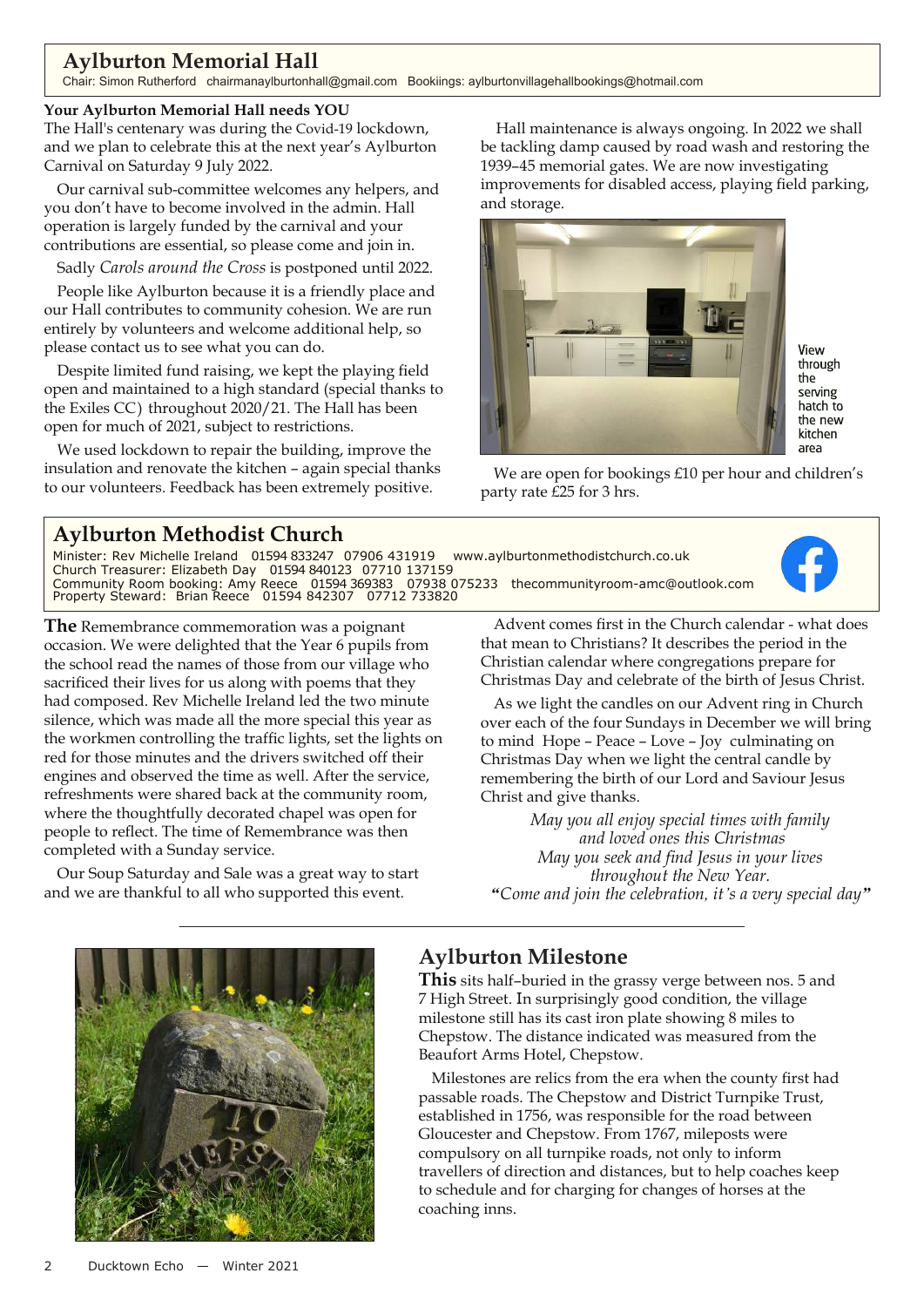## **Aylburton C of E Primary School**

Head: Rachel Dare Office: 01594 842426 admin@aylburton.gloucs.sch.uk www.aylburtoncofe.co.uk

**It** has been an exciting start to the new academic year. 10 new pupils joined us in Reception and we have also welcomed a number of pupils in other year groups. We currently have 69 pupils on roll with a few spaces available. Applications for Reception 2022 are now open and Mrs Isaac, the new Academy Head, would be delighted to give potential new families a tour of our wonderful school.

COVID restrictions had initially relaxed in September and the children were able to enjoy mixing together again at playtimes and for Collective Worship.

Parents were able to attend the Harvest Service at the Methodist Church, where the children read poems and sang songs. All of the food that was donated was taken to the Forest Foodbank. Thank you Reverend Michelle for organising this.

Our Year 6 pupils represented the School at the Remembrance Service. The pupils read poems that they had written and read the names of the fallen soldiers.

The Friends of the School are working hard, fundraising for the benefit of the children. They will be selling raffle tickets at the Taurus Craft Christmas market and have arranged a special Christmas treat for the school.

## **Aylburton WI**

President: Jane Tovey Secretary: Sandra Rickards 01594 841041

**The** October table sale held in the hall was not as well supported as we expected, but we feel this may have been



due to Covid figures on the rise once again. There were many quality items for sale and with sterling efforts from the members, we have now donated £200 towards the Memorial Hall funds.

With the proceeds of sales from our book *High Teas & Rough Seas* we have donated £75 to each of the following charities: The Victoria Centre Lydney, Gloucestershire Air Ambulance, SARA and Forest Mobile Meals, not forgetting an earlier donation of £100 to the Children's Opportunity Centre at Coleford. Thank you to everyone who has purchased <sup>a</sup> copy.

We do hope you have <sup>a</sup> moment to look at the display on the Cross monument. Thanks must go to our knitters and helpers, including two of the husbands. Also, the road workers who kindly moved all the signs, so it could be viewed to its best advantage. We have had some wonderful comments and know how much you appreciate the effort pu<sup>t</sup> in; we feel honoured to be par<sup>t</sup> of such an occasion.

At the recent Annual Meeting, Jane Tovey was elected as President for the coming year. We now have <sup>36</sup>

#### Remembrance Day Year 6 at Aylburton Primary School Red blood splashed as the dead and dying crashed to the floor. Every time a soldier dies a poppy was soon to grow. Many lives were feeling blue as they were homesick and wished not to die. Even if they missed home, they had to keep fighting for their lives. More and more bombs crashed killing many lives. Broken hearts of families as they hear the news of a loved one's death. Rapid breathing of men who have been wounded and feeling worried for their life and if they will see their loved ones again. Aggressive men trying to push their way to victory, not knowing if they will win. Near children's father, who were fighting in the war, worried if they would get back to their kids. CRASH! BANG! BOOM! The bombs crashed to the ground killing tons of lives.

Every life that was lost gives us hope for a better future with peace.

members enrolled with two others attending for <sup>a</sup> taster evening. With membership growing this is encouraging for the year ahead. Members of the committee are now busy organising speakers for the coming year, which is proving challenging, as most are charging more for mileage due to recent fuel price increases. If anyone knows of local people who give witty, lively and informative talks at <sup>a</sup> reasonable cost please let me know.



**'**Once again members have created a fitting tribute for Remembrance Day**'**

Helpers were L to R: Iris Gregory, Janice Crabbe, Jane Tovey, Sandra Rickards, Denise Goode

This month the *Lunch Club* enjoyed <sup>a</sup> meal at the Orepool Inn, Coleford. The last meeting of the year is an American Supper, with members providing <sup>a</sup> plate of food to enjoy with mulled wine and musical entertainment.

*Aylburton WI would like to take this opportunity to wish you all good health for the coming winter months, and <sup>a</sup> joyful Christmas and New Year.*